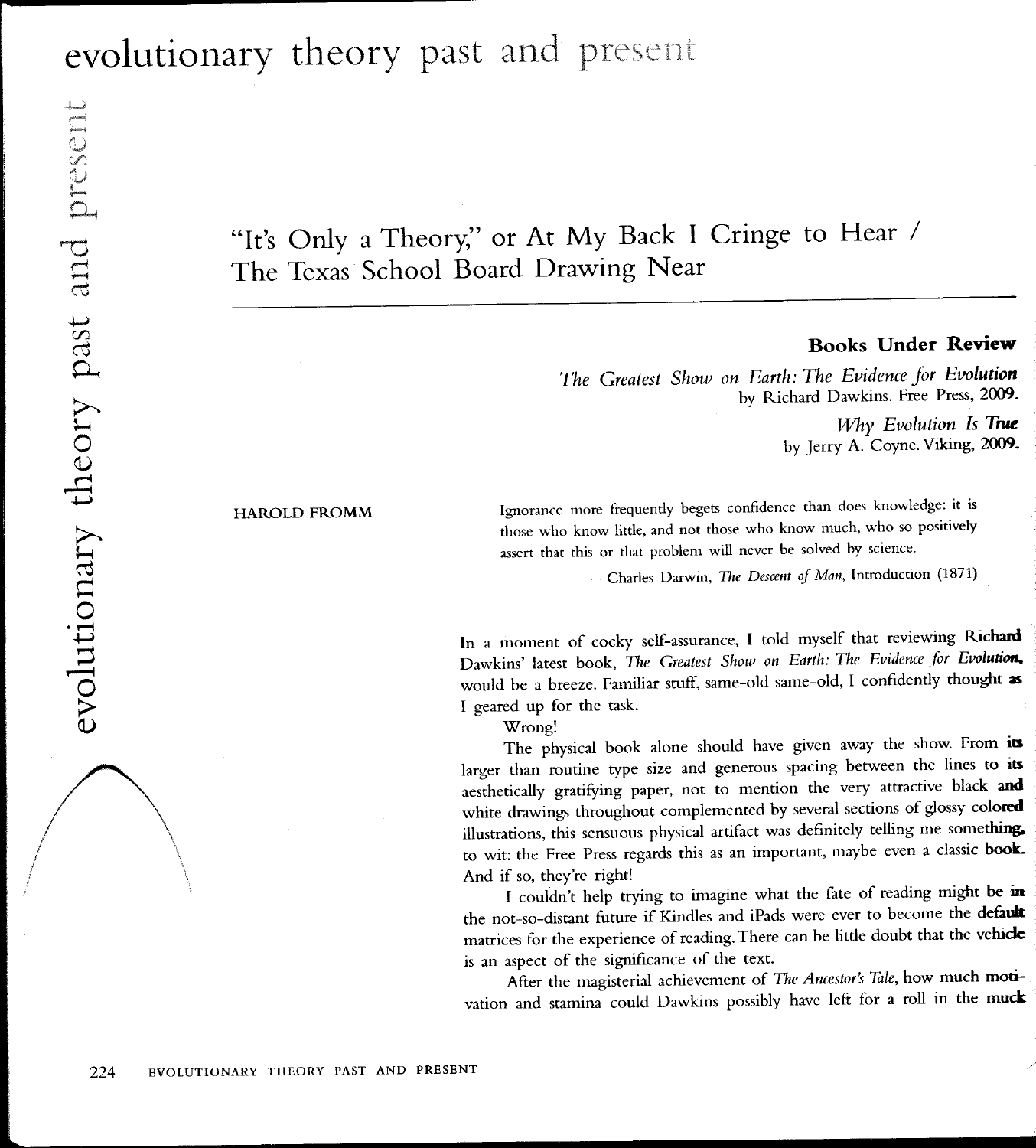with creationists? "More than 40 percent of the Ameri\_ can people believe literally in the story of Noah's Ark. We should be able to ignore them and get on with our science, but we can't afford to because they control school boards, they home school their children . . . and they include many members of the United Stares Congress" (269-70). And yet, instead of world-weariness, what results here is another Olympian performance.

Early on, Dawkins reprints a carroon that sets the stage for what follows: seven creatures are seated at a bar, drinking. They range from a fish at one end, through various mammals, an ape, and then a Homo sapiens at the other end, all being lectured to by a very Homo sapiensy clerical type wearing glasses, who says, "I still say it's only a theory." The four hundred or so pages that follow demonstrate why Dawkins is such a celebrated personage. Immense knowledge, uncomrnon rhetorical skill, and very little obeisance to pieties. Right off the bat he sticks it to plato, the rrue begetter of all our denialist woes, for his idealist essentialism. "The discovery of evolution was held back by the dead hand of Plato" (21). (Twenry-firsr-century essenrialist "history-deniers" are given their own what-for in a little appendix.) But this book is not merely "an anti-religion book," Dawkins remarks. "l've done that, it's another T-shirr, this is not the place to wear it again. . . . Rather, I realized that the evidence for evolution was nowhere explicitly set out, and that this was a serious gap that I needed to close" (6). Of course, he can't resist other jabs at superstition when the occasions arise. (A ten-thousand-year-old planet, anyone? As I write this, the Texas school board is ensuring the creationist spin of future science textbooks.)

After dealing with the "only a theory" folks, patiently explaining (as does Jerry Coyne) the meaning of "theory" in the sciences as opposed to everyday life, Dawkins provides an especially rich chapter on rhe ways in which artificial and natural selection tend to blend, strikingly so in the case of the effects of male birdsongs on females and the results of selective breeding of wolves for tameness, which brought with it other, unexpected, physical traits along for the ride. "If we imagine the sheer quantity of difference that separates a pye-dog from a peke, which took only a few centuries of evolution . . . it becomes rather easy to accept

that evolution could accomplish the amounr of change that it took to transform a fish into a human" when rwo million centuries are involved (81-82).

In the chapter on methods of dating the age of fossils and geological remains, Dawkins goes into great detail, teaching us a good deal about dendrochronology (tree ring dating), radioactive half-lives, and carbon dating, which he characterizes as types of clocks more complex than ordinary tick-tocks, digital watches, or rhe visible physical locations of fossils in rock strara. Still, ocular evidence is often enough for seeing evolution in action, as when bacteria and fruit flies are bred in labs so that thousands of generations can be witnessed as they undergo muration. As for the so-called missing links (to which a chapter is devoted), they are less missing all the time. I write this as reports have surfaced of the discovery of 1,500 post-Cambrian fossils in Morocco that revise the datelines and fill in various gaps in the evolutionary calendar.

In an especially inspired chaprer, "you Did It yourself in Nine Months," Dawkins finishes off once and for all the "irreducible complexity" mantra of intelligent design fanatics who seem completely impenetrable when it comes to the concept of gradual development of complex functions that are nevertheless viable at each stage. They can't seem to understand that the intermediate stages between all those primitive stages and the sublime "us" do quite well, however clumsily, with the equipment they've got. There is no blueprint, no knowledge or plan in advance that results in complex creatures. Rather, like the sheet of paper that origami transforms into complex objects, one of Dawkins' inspired analogies for development, "Your hands may do the folding, but you are emphatically not following a blueprint for a Chinese junk. . . . You are following a set of folding rules that seem to have no connection with the end product unril ir finally emerges like a butterfly from its chrysalis" (224). Development (as embryology) does not follow global rules, only local ones. (And there is an implied connection here with the "folding" of proteins.) "A cell is a versatile chemical factory, capable of spewing our massive quantities of a wide variery of different substances, the choice being made by which enzyme is presenr. And how is that choice made? By which gene is turned on"  $(241)$ . We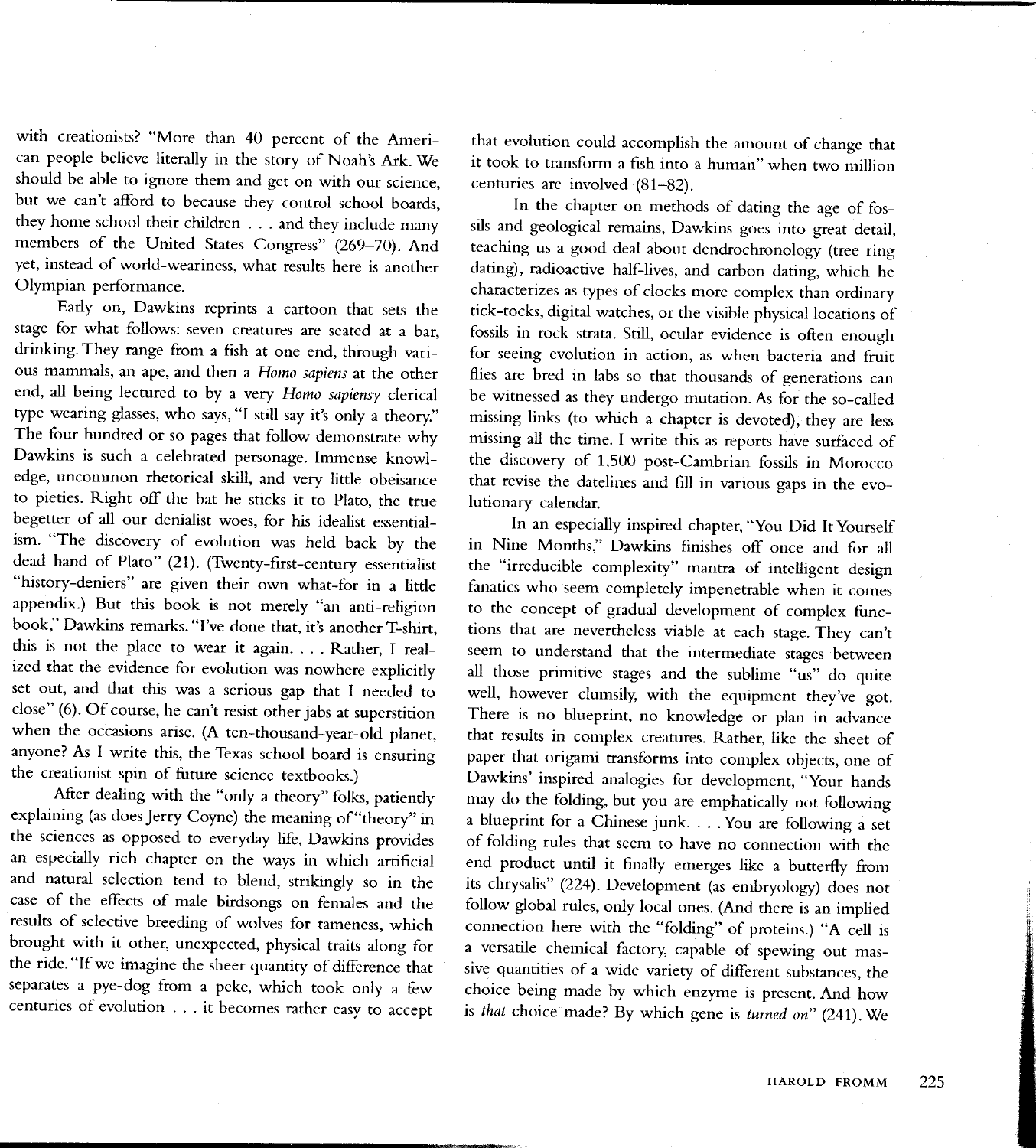learn a good deal here too about what it means to "fold" proteins: "When a gene is turned on in, say, a cell of the pancreas, its sequence of code letters directly determines the sequence of amino acids in a protein; and the sequence of amino acids determines . . . the shape into which the protein folds itself; and the shape into which the protein folds itself determines the precisely shaped sockets that marry up substances drifting around in the cell" (242).

There are brilliant digressions throughout that instantiate the more difficult ideas, though Dawkins is aware that not all his readers like his digressions (244). "l hope my euphoric digression on the elegance of Caenorhabditis research has not distracted us too far from the point I was making about how cell types change in their shape and character as they branch away from one another in the embryonic family tree" (245). Far from it, since these rich asides are repositories of dificult concepts made graphic.

After a look at the ways in which plate tectonics have influenced speciation, Dawkins goes on to surprise us with examples of how stupid "intelligent design" really is, given the serious "design" flaws in most organisms. Since natural selection cannot invent anything from scratch, its work is mainly to patch up existing low-survival structures with modifications, add-ons, or subtractions. The chest arteries as survivors of fish gills, the detours taken by the laryngeal nerve in humans that in a giraffe are "beyond a joke"(360), the preposterous route of our vas deferens from testis to penis:"History is written all over the body, not just once but repeatedly, in exuberant palimpsest" (367). Consider too the flightless birds whose vestigial wings serve other purposes or gradually diminish and disappear altogether. And those roadrunners outside my window here in Tucson can do <sup>a</sup> few flaps of their wings but not much more.

Even the arms race that increases the skills of predator and victim is testimony to the incompetence of the Creator: the cheetah's efficiency as a killer is diminished by the gazelle's increasing speed as a runner, "a heavy dose of futiliry" (384), since legs that are long and thin for running are more likely to break, ultimately fatal whether it happens to gazelle or cheetah. "Natural selection can drive <sup>a</sup> population to extinction, while constantly favouring, to the bitter end, those competitive genes that are destined to be

the last to go extinct" (390). And the conclusion to such <sup>a</sup> reality? "Natural selection is all futile" (392).

In the last chapter of this remarkable book, "There Is Grandeur in This View of Life," Dawkins exhibits a final display of his own virtuosiry by analyzing the famous concluding sentences of Darwin's masterpiece. Although he is dubious about higher animals being "the most exalted object which we are capable of conceiving," he readily assents to the "war of nature" and "famine and death" as the engines of evolution. He explains his omission of"by the Creator," in his quotation of "originally breathed into a few forms or into one," as his own preference for the first edition of On the Origin of Species over the later ones that inserted it to pander to early critics. In defense of the omission, he quotes from a letter by Darwin to Joseph Hooker in 1863: "I have long regretted that I truckled to public opinion, and used the Pentateuchal term of creation, by which t really meant 'appeared by some wholly unknown process.' " (404).

The discovery of genes, DNA, and multitudes of new fossils since Darwin's speculations has resulted in major refinements that Dawkins has at his disposal. So with regard to "into a few forms or one," he is in a position to tell us that

Darwin was right to hedge his bets, but today we are pretty certain that all living creatures on this planet are descended from a single ancestor. The evidence . . . is that the genetic code is universal, all but identical across animals, plants, fungi, bacteria, archaea and viruses. The 64-word dictionary by which three-letter DNA words are translated into twenty amino acids and one punctuation mark, which means "start reading here" or "stop reading here," is the same 64-word dictionary wherever you look in the living kingdoms. (408-09)

As for the notion of "from so simple a beginning," Dawkim is prepared to concede that "we know little more than Darwin did about how it [evolution] got started in the first place," but undaunted, Dawkins offered miscellaneous speculations unsuited to summary here.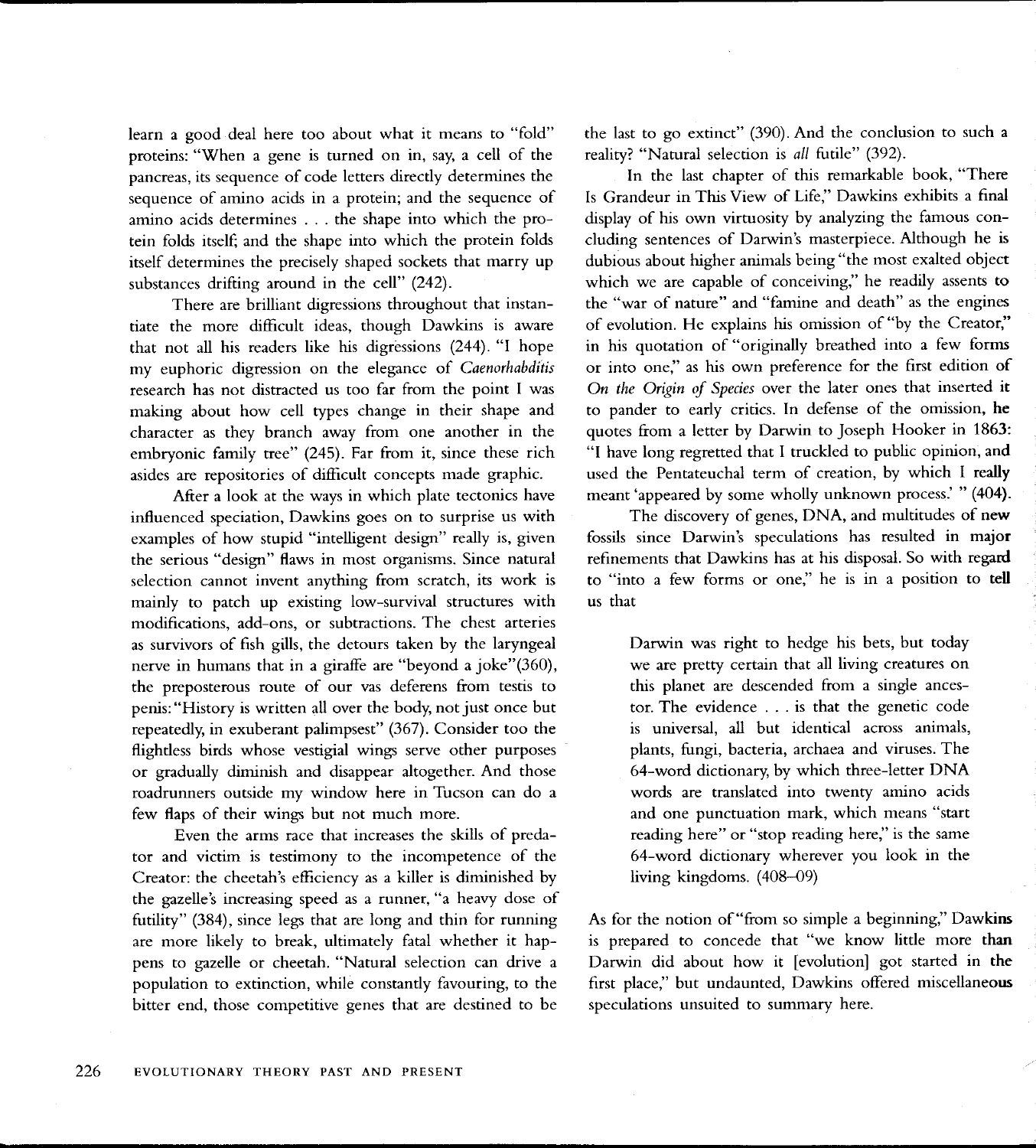In a brief appendix, Dawkins gives the history-deniers one last what-for. Are they worrh it? Is rhere a limit to tolerance of stupidity or, to borrow a Kierkegaardian phrase, faith in the absurd? Dawkins answers this quesrion: "More than 40% of Americans deny that humans evolved from other animals, and think that we-and by implication all of life-were created by God within the last 10,000 years. This book is necessary." So be it!

Like Dawkins' book, Jerry Coyne's Why Evolution Is True was published in 2009, but both authors were clearly aware of each other's production and, indeed, by one method or another (given the time constraints) they each managed to make at least one quite cordial cross-reference. And why not? Despite these books' coverage of similar territory they are hardly redundant. Coyne has been a professor of ecology and evolution at the University of Chicago for more than twenty years now, with a specialty in genetics and species origins that is pretty apparent from the emphases of his book. Dawkins' blurb for Coyne on the book jacket is characteristic of his ebullience and helps to define the differences in persona between the rwo authors and their work. "Anybody who doesn't believe in evolution is stupid, insane, or hasn't read Jerry Coyne," he writes, among other things. And it's hard to dispute that anyone who happens to read these two books seriatim as I did, and who nonetheless continues to deny the fact of evolution, is clearly certifiable and should move to Wasilla, Alaska, or Texas. If Dawkins is the rhetorical virtuoso, literary, allusive, demotic, multimedia, irreverent, Coyne is the clean-prosed, learned descendant of Hume, though not quite as ironic. If you think lucid, rransparent writing is a cinch to produce, think again. It's the most difficult of all.

Coyne's first chapter sets the stage for what follows:

Life on earth evolved gradually beginning with one primitive species--perhaps a self-replicating molecule-that lived more than 3.5 billion years ago; it then branched out over time, throwing off many new and diverse species; and the mechanism for most (but not all) of evolutionary change is natural selection.

When you break that statement down, you find that it really consists of six components: evolution, gradualism, speciation, common ancestry, natural selection, and nonselective mechanisms of evolutionary change. (3)

In "Written in the Rocks," one of several rich chapters, Coyne explains that even though there have been an estimated seventeen million to four billion species on the planet-in other words, mostly "gaps"-the fossil record is revelatory nonetheless, especially since we now have such useful methods of dating it. After accounts of plankton and trilobites, Coyne asks, "How did early fish evolve ro survive on land?" What was the transitional phase like? "After five long years of fruitless and expensive search," he reports, his colleague Neil Shubin "finally hit pay dirt" on Ellesmere Island in the Arctic Ocean north of Canada. "When Shubin first saw the fossil face poking out of the rock, he knew that he had at last found his transitional form. In honor of the local Inuit people and the donor who helped fund the expeditions, the fossil was named Tiktaalik roseae  $\ldots$  a direct link berween the earlier lobefinned fish and the later amphibians" (37). One of the many beautiful drawings illustrating the book shows how Tiktaalik serves as a srepping stone to the early footed fish that eventually became us. "Tiktaalik shows that our ancestors were flat-headed predatory fish who lurked in the shallow waters of streams. It is <sup>a</sup> fossil that marvelously connects fish with amphibians" (38).

In a chapter on vestiges, embryos, and bad design, Coyne, like Dawkins, shows the inabiliry of evolution to clear the decks and start from scratch, so that many species have either disappeared altogether or survived as a result of cockamamie workarounds by natural selection. "Organisms are palimpsests of history-evolutionary hisrory. Within the bodies of animals and plants lie clues to their ancestry, clues that are testimony to evolution. . . . What's more, in their development from embryos, many species go through contortions of form that are bizarre: organs and other features appear, and then change dramatically or even disappear completely before birth" (56). And when you see a photograph of a human infant born with the rudimenrs of a tail (that will need to be surgically removed) even a somewhar dense specimen of Homo sapiens might begin to think ill of a supposedly intelligent designer.

l' r rl I 'I \$l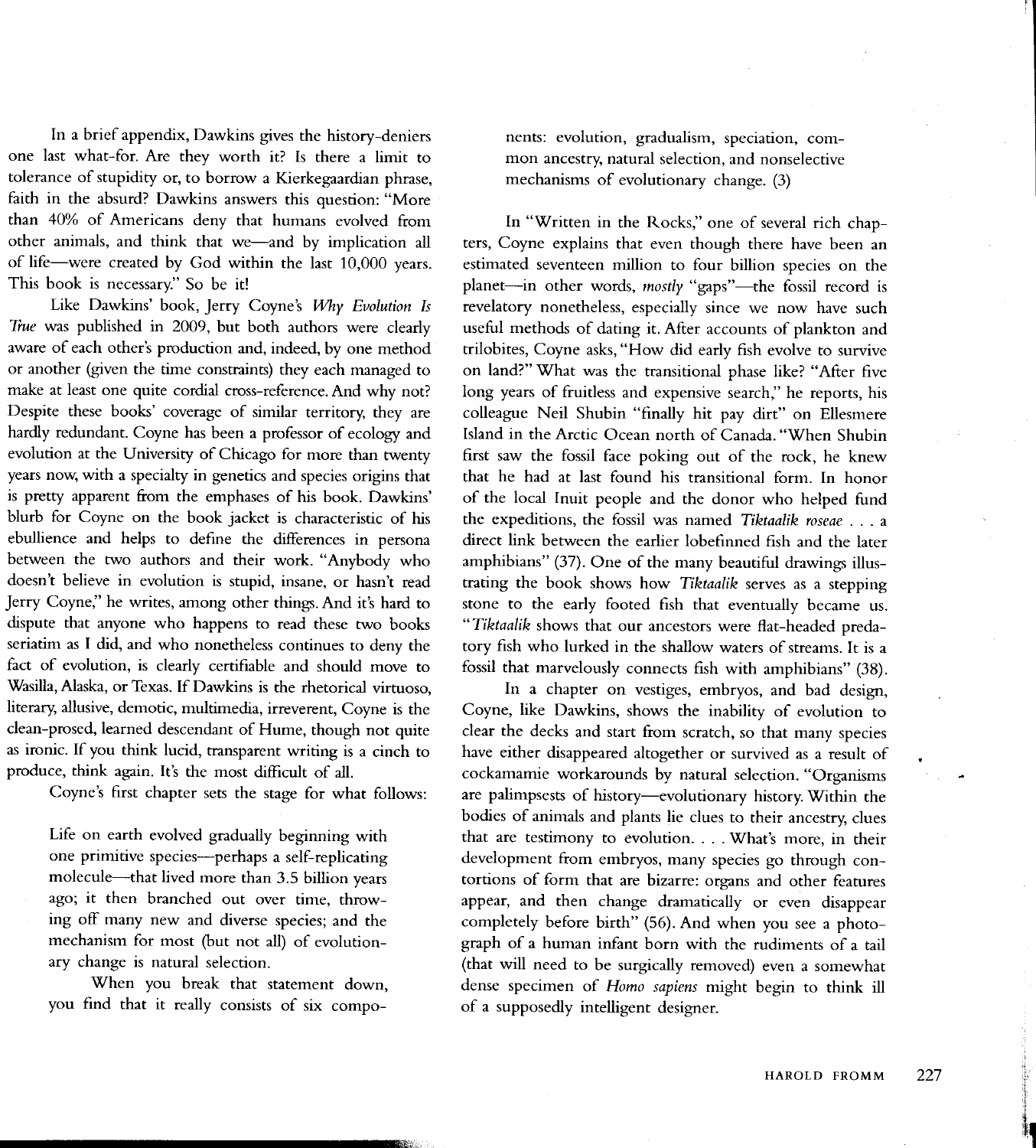ln a chapter on biogeography, the unlikely distribution of rare plants and animals at only certain points around the globe is explained by means of fossils of the Clossopteris tree, "scattered in swatches across the southern continents. The pattern can't be explained by overseas dispersal, because Clossopteris had large, heavy seeds that almost certainly couldn't float. Could this be evidence for creation [italics added] of the plant on different continents? Not so fast" (98-99).The explanation is irrefutable: during the late Permian period the giant continent of Gondwana had not yet broken apart into the ones we recognize today. "It isn't the trees that migrated from continent to distant continent, then: it is the continents themselves that moved, carrying the trees with them" (99). In sum, Coyne concludes, "The main lesson of biogeography is that only evolution can explain the diversity of life on continents and islands. But there is another lesson as well: the distribution of life on earth reflects a blend of chance and lawfulness" (109).

Tirrning pointedly to "us," Coyne tells the story of Lucy, the 3.2-million-year-old fossil found in 1974 and named after the Beatles'"Lucy in the sky with diamonds," a hot item at the time. "She was between twenty and thirty years old, three and a half feet tall, weighing a scant sixry pounds, and possibly aflicted with arthritis. But most important, she walked on two legs" (200). How do we know that? "From the way that the Gmur (thighbone) connects to the pelvis at one end and to the knee at its other. [n <sup>a</sup> bipedally walking primate like ourselves, the femurs angle in toward each other from the hips so that the center of gravity stays in one place while walking. . . . In knucklewalking apes, the femurs are slightly splayed out, making them bowlegged"  $(200)$ . So if you look at the fit of femur with pelvis, you can tell if a creature walked on two legs. Fossils tell an evolving story, even with gaps.

So much that was unavailable to Darwin is now common information we take for granted, yet the discoveries continue to grow and to surprise us anew with a still more enriched picture of our own evolution. Not only the fossil record, which seems to be expanding rapidly, but the genetic record made possible by DNA analyses. Of course politics always intervenes in the acquisition of knowledge, having its own axes to grind and bulls to gore. A few years ago to speak of "race" was verboten as little more than bigotry (my very use of scare quotes gives away the show) but now it is back with more multivalence and subtlety than ever. which Coyne rightly reviews with approval for its real world information. Moreover, as a putdown to our sense of smug superiority, we were told how tiny a percentage of genetic difference exists between apes and us. Now, however, Coyne can deflect us into unlearning yesterday's political correctness:

Now that we've finally sequenced the genomes of both chimp and human, we can see directly that more than 80 percent of all the proteins shared by the two species differ in at least one amino acid. Since our genomes have about  $25,000$  protein-making genes, that translates to a difference in the sequence of more than 20,000 of them. . . . More than 6 percent of genes found in humans simply aren't found in any form in chimpanzees. (211)

Why Evolution Is True concludes with a chapter outlining some of the moral and ethical concerns and fears that have developed over the years about the meaning of human life in a purely material and naturalistic universe. Most of these concerns have the stale aroma of antiquated ultra-conservative religious narcissism rather than "piety." As for the small band of intellectuals who waste their time and others'with casuistries to reconcile religion and science, the few eminent scientists among them constitute a sort of rearguard Tea Party of feel-goodism. The seventeenth-century physician and brilliant prose stylist, Sir Thomas Browne, bragged modestly in his Religio Medici ("the religion of a doctor") that he was a "true amphibian" who easily lived in "divided and distinguished worlds," by which he meant the world of science and the world of conventional piety and faith. But what was charming in him four hundred years ago is just metaphysical pie-throwing today.

These first-rate books by Dawkins and Coyne ought to serve as a terminus ad quem of books attacking creationism and intelligent design. Is it necessary still to produce